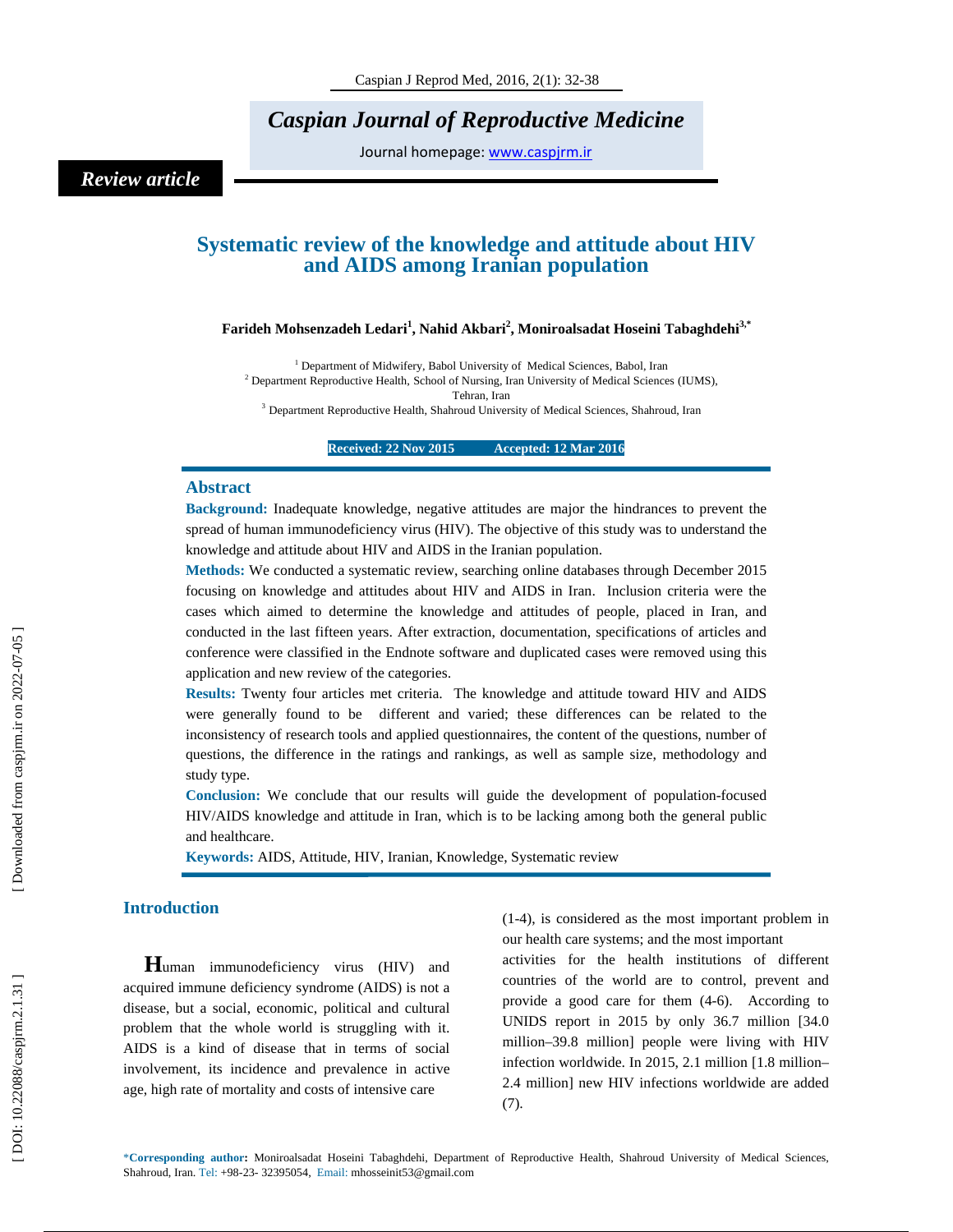Reprod Med

For the new approaches for prevention, it is recommended to use antiretroviral drugs to help people at risk of HIV infection this practice, is called "preexposure prophylaxis," which can be an additional option to strengthen comprehensive approach to prevention. Other factors of this category include communication and behavior change, the continued use of female condoms, prevention programs for men and key populations, such as harm services reduction for people who use drugs. Anti-virus drugs are effective to prevent HIV transmission from pregnant women to their babies and reduced new infections among children by more than 50% as compared in 2009, all because of the knowledge and attitudes of people in the field of cultural transmission, treatment and prevention of AIDS (8-10). Annually, 1.6 (1.4 to 1.9) million people die due to AIDS compared in 2005, 2.3 (2.1 to 2.6) deaths from AIDS which had shown a decreasing trend (8).

The first cases of HIV in Iran were observed in 1976 in a 60-year- old child with hemophilia who had used the coagulation imported factor products infected with HIV (11). However, the prevalence of HIV infection and ADIS in Iran is less than the western countries and some countries in the region. But, according to estimates by UNAIDS in 2015, there are more than 73 000 [50 000 - 130 000] people infected with HIV in Iran as compared in 2007, where in more than 86,000 people infected with HIV, decreased (10, 12). According to different reports, most of the HIV people in Iran are drug users. Various studies reported to range from 50% to 80% (8, 13, 14). It seems that now 45 percent of people with HIV contracted the disease through injection and 36% are sexually affected; because of the young population of the country, sexual transmission method has bun replaced. In the absence of appropriate programs for the prevention of sexual transmission of HIV, the prevalence of AIDS in Iran will be effective by changing the pattern (15, 16).

AIDS epidemic in Iran passed through three main phases: the first phase, transmission through blood and contaminated blood products that this epidemic phase of HIV and AIDS was passed via preventive measures. The most common way of transmission is the injection drug users. In connection with this phase, Iran tried to implement programs using disposable syringes. It is believed that Iran has the highest number of injection drug users in Eastern Mediterranean region and North Africa, and the epidemic AIDS is concentrated among this group (14). The 45.1 percent AIDS prevalence due to transmission in drug users in Iran is the main way of transmission in our country (9, 17). Epidemic HIV in the country is going through its second phase to the third through sexual transmission (18).

Prevention is the most important way to deal with the HIV epidemic in the world. Taking a look at the infection trend and high-risk groups showed that the barriers to improving HIV prevention, lack of awareness about AIDS and its transmission ways are essential steps in prevention; however, appropriate knowledge about various aspects of the disease is not enough by itself and does not lead to the improved performance, it must improve attitude, along with knowledge (18-21).

In Iran, due to the young population of the country, the prevention of HIV epidemic requires interventions and programs based on age, sex, and so on to change the knowledge and attitudes over time. Thus, it is essential to perform regular review and assess the knowledge and attitudes of people in different age groups and those at high risk of HIV in the community.

Studies conducted in the country to assess the knowledge and attitudes towards AIDS in terms of methodology are numerous and varied. In these studies, knowledge and attitudes about prevention, transmission, treatment, etc. in different years were evaluated. The level of knowledge and attitudes over time can help policy makers and planners to clarify the current status of exploited population. The aim of this study was to understand the knowledge and attitude about HIV and AIDS in the Iranian population.

### **Materials and Methods**

We conducted a systematic review, searching online databases through December 2015 focusing on knowledge, and attitudes about HIV and AIDS in Iran. To collect the required data, the first phase was performed by searching the SID (Scientific Information Database), Iran-Doc, IranMedex, Magi ran abstracts, thesis, magazines (both internal and external journals), government agencies (Ministry of Health, the press, the Welfare Organization, the Ministry of Culture, the prison authorities, research centers), references and sources of the obtained papers, and the nongovernmental organizations using the key words of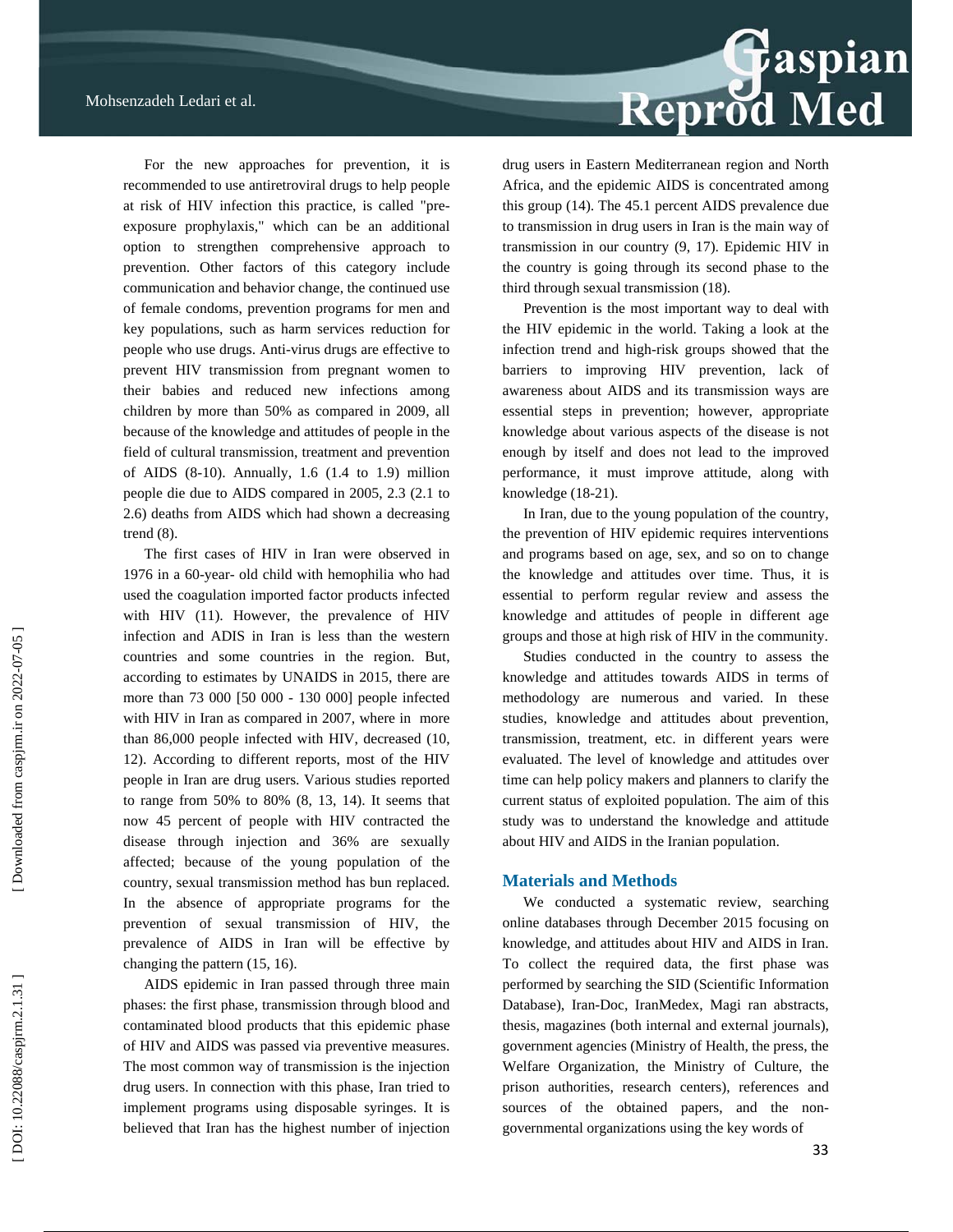

Table 1. Characteristics of published articles by Iranian researchers on online databases through December 2015.

| <b>Authors</b>                            | Year | <b>Sample</b><br>number | The most important findings                                                                                                                                                                                                                                                                                         |
|-------------------------------------------|------|-------------------------|---------------------------------------------------------------------------------------------------------------------------------------------------------------------------------------------------------------------------------------------------------------------------------------------------------------------|
| Fadaei et al. (18)                        | 2007 | 500                     | 47.6 % of students had good knowledge and 39.6% had<br>moderate awareness, 48 % of students had a poor attitude<br>and 19% with a good attitude.                                                                                                                                                                    |
| Etemat et al. $(22)$                      | 2010 | 134                     | 36.6% had moderate knowledge and 49.3% had negative<br>attitude towards AIDS                                                                                                                                                                                                                                        |
| Rohani rad & Kolahi (19)                  | 2006 | 655                     | Public awareness of 45.5% of students was good (more<br>than 75% of questions answered correctly), 45.2 %<br>moderate (50-74% correct answers to questions) and 9.3%<br>poor (the correct answer in less than 25 items).                                                                                            |
| Qorbani et al. (23)                       | 2010 | 115                     | Total awareness of 46.5% and 49% poor or very poor<br>attitudes of nurses.                                                                                                                                                                                                                                          |
| Azimian (24)                              | 2005 | 100                     | The highest level of awareness among students working on<br>PhD level and lowest level among laboratory sciences.                                                                                                                                                                                                   |
| Gashasbi et al. (25)                      | 2006 | 137                     | Women's awareness about HIV transmission through<br>shared syringe $(90.9 %)$ , mother to fetus $(89.9 %)$ ,<br>breastfeeding (57%) and the use of condom protection<br>$(63.9\%)$ and about its treatment $(51.8\%)$ were incorrect<br>knowledge.                                                                  |
| Karimi et al. (26)                        | 2000 | 1850                    | 23.2% of the students had very poor knowledge, 35 % poor<br>knowledge, 34.4 % had moderate and 5.4% good<br>knowledge and only 3% of students had perfect<br>information.                                                                                                                                           |
| Ranjbar (27)                              | 2009 | 800                     | 474 cases (59.2%) had good knowledge, 312 cases (39%)<br>intermediate level, 14 cases (18 %) had poor knowledge,<br>371 cases (46.4 %) had favorable attitude and the rest had<br>neutral and negative attitude , respectively.                                                                                     |
| Panahande & Taramian<br>(28)              | 2004 | 850                     | 11.7% of the students had good knowledge, 77.6 %<br>moderate and 10.7 % had poor knowledge.                                                                                                                                                                                                                         |
| Marashi et al. (29)                       | 2000 |                         | The mean knowledge score was 20.28±0.68 and mean<br>attitude score was $66.13 \pm 2.78$ and the majority of students<br>(88.5%) had high levels and (11.5%) moderate level. 88.75<br>% had a positive attitude, 11.2% had good awareness.<br>52.4% of subjects had a negative attitude towards HIV<br>transmission. |
| Balali Meybodi &<br>Mahmoudi Zarandi (30) | 2008 | 1020                    | 40.1% of the couples had high level of awareness, 37.4%<br>good, 20% moderate and 2.6% poor knowledge, and 58.4%<br>had excellent attitude, 33.5% good, 7.1% moderate and<br>1.1% had poor attitude.                                                                                                                |
| Sanei Moqadam et al. (31)                 | 2010 | 951                     | 50.2% of students had good, 44% moderate and 5.8% poor<br>knowledge. 17.1% with positive attitude, 56.9% neutral<br>attitude and 25.9 % negative attitude.                                                                                                                                                          |
| Simbar et al. (32)                        | 2007 | 58                      | 96.6 % with good knowledge, 93.1 % had a positive attitude                                                                                                                                                                                                                                                          |
| Ghorbani, et al. (23)                     | 2006 | 200                     | 13.5% of nurses had high knowledge level, 34.5 % good,<br>43% average, 9% of poor level                                                                                                                                                                                                                             |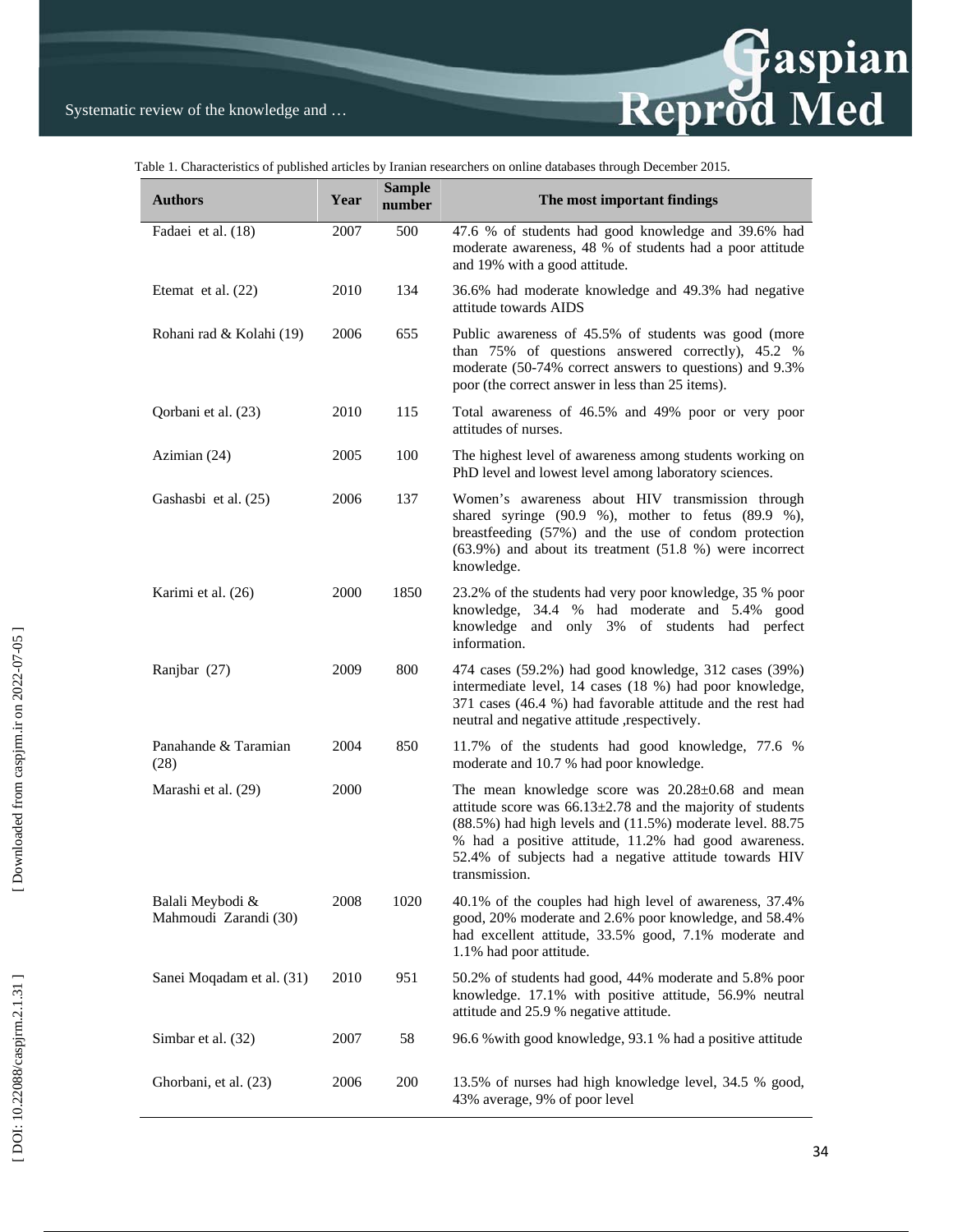

Table 1. Continue from the previous page

| <b>Authors</b>                     | Year | <b>Sample</b><br>number | The most important findings                                                                                                                                                                                                                                                                                            |
|------------------------------------|------|-------------------------|------------------------------------------------------------------------------------------------------------------------------------------------------------------------------------------------------------------------------------------------------------------------------------------------------------------------|
| Taj Shrififar & Roshan Del<br>(33) | 2005 | 441                     | Mean score of knowledge was $99.42 \pm 33.10$ of 100 points, the<br>highest score was 68 and the lowest score zero. 27.7% of<br>soldiers had poor knowledge, 65.8 % moderate, 6.6 good<br>knowledge. The mean attitude score of soldiers $78.49 \pm 72.10$<br>of 100. 26.1 % of soldiers gained scores higher than 80. |
| Ramazan Khani et al. (34)          | 2010 | 590                     | 50.3% of the study population had low level and 36.9% of<br>average level, and 12.7 % high knowledge level. Attitude<br>ranking was low in 13.7%, 62.2 % moderate and 23.7 % were<br>high.                                                                                                                             |
| Lotfipour Rafsanjan et al.<br>(35) | 2011 | 384                     | Mean scores of knowledge was $50.4 \pm 4$ , Mean scores of<br>attitude was $18.4 \pm 2.26$ . 89.6% of samples had good<br>knowledge, 80.2 % had relatively positive attitude.                                                                                                                                          |
| Sadeghi & Hakimi (36)              | 2008 | 750                     | 82.1% knowledge and 57.4 % had a negative attitude. (76.5)<br>% high, 21.9% good, 1.6% moderate). The positive attitude<br>1%, 89% negative and 10% neutral attitude.                                                                                                                                                  |
| Pakfetrat & Shahabi<br>Nezhad (37) | 2004 | 300                     | The mean knowledge level was $14.57 \pm 4.6$ , the lowest level<br>of knowledge in the lowest attitude was in the inhabitants of<br>rural areas                                                                                                                                                                        |
| Ashrafinia et al. (38)             | 2013 | 260                     | Most women had moderate knowledge level (55.2%), the<br>positive attitude of transmission and prevention ways of HIV<br>$(95.8\%)$ and moderate level of fear of AIDS. $(57.5\%)$                                                                                                                                      |

HIV, AIDS, knowledge, attitude for collecting published documentation.

In the next step, all the data were collected and extracted by searching databases of ISI web of knowledge, Scopus, PubMed and Science Direct and Iran papers and abstracts related to the research subject using the keywords of HIV or AIDS, as well as executing AND with knowledge and attitude keywords. In addition to the obtained documents, relevant documents from international organizations (AIDS UN and WHO) were obtained. Inclusion criteria were the cases which aimed to determine the knowledge and attitudes of people, placed in Iran, and conducted in the last fifteen years. After extraction, documentation, specifications of articles and conference were classified in the Endnote software and duplicated cases were removed using this application and new review of the categories.

#### **Results**

The results of studies about awareness were analyzed by assessing the average score of knowledge,

level of awareness, percentage and rankings. The reported awareness level fluctuated and most studies have noted low levels of awareness (Table 1). The results of studies on women's attitudes toward AIDS in the reviewed literature showed that reported attitudes as an average point of attitude, and the attitude of the ranking were reported. In most studies, attitude was ranked by positive and negative points. The assessment tool to evaluate awareness was a researcher –made questionnaire with the different questions number.

#### **Discussion and Conclusion**

In this study, 24 researches on the knowledge and attitude toward AIDS were evaluated. The studied articles, the different and diverse knowledge levels about AIDS have been reported. Sediqi examined the dental students' knowledge and attitudes which were about 1.82 % and 57.4 %, respectively (36). Ramezani Tehrani and Malek-Afzali in 2003 conducted a study on 754 cases 15-25 years old, which showed that the level of awareness about AIDS was lower than the average, especially in people with high-risk sexual behavior (39).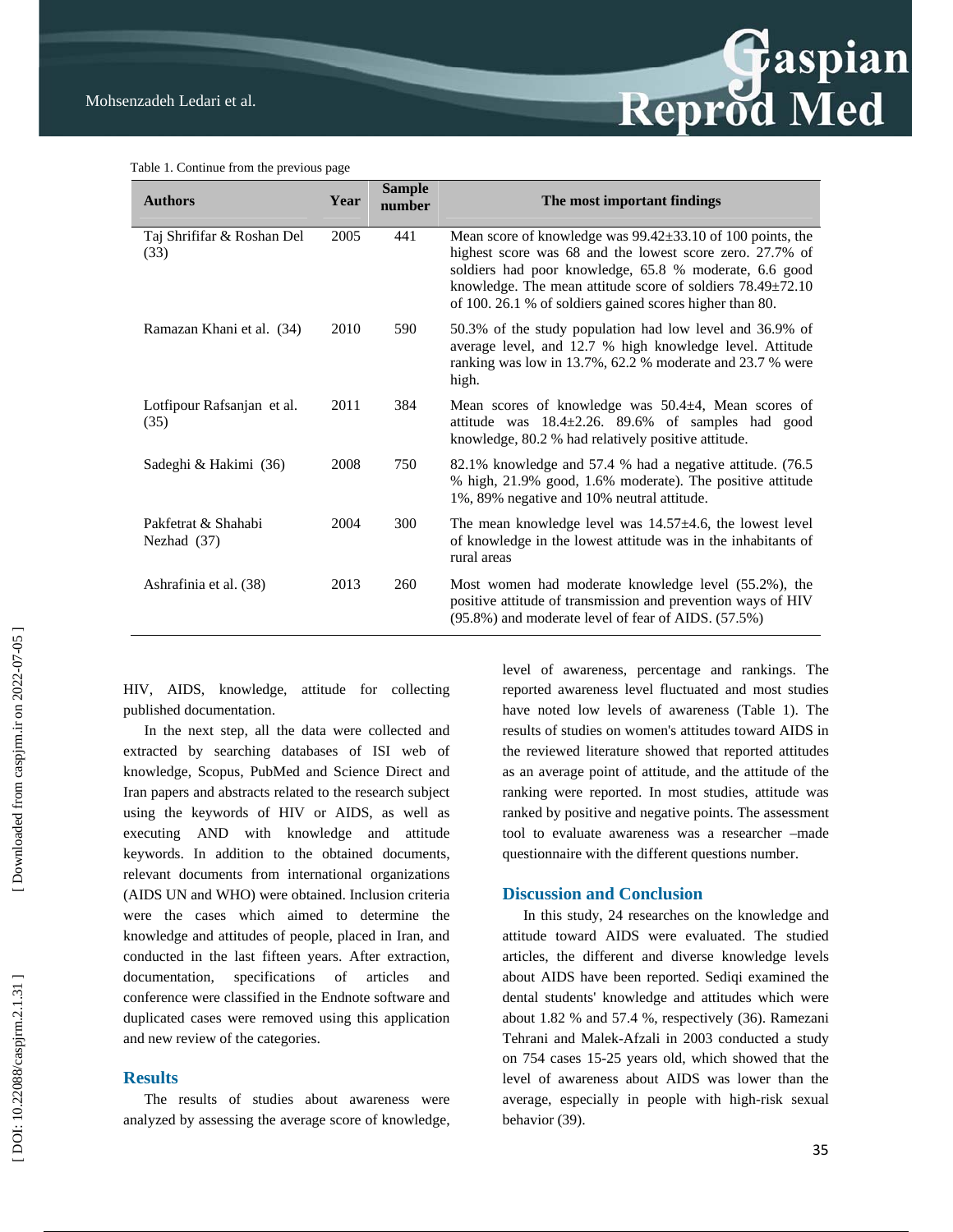

Also Ayranci (2005) in a epidemiology study in Turkey evaluated that the knowledge level of participants was relatively good which had a significant relationship with their education level, and they also found that studied people's attitudes toward AIDS patients and community support was fairly positive (40).

The results of these studies and other studies indicated the necessity to improve the knowledge and skills necessary to empower AIDS related matters. In these studies, the attitudes toward AIDS were varied. As in Kolahi's study in 2004, the students' attitude towards HIV was positive (35).

In the obtained articles, the knowledge and attitude toward AIDS were different and varied; these differences can be related to the inconsistency of research tools and applied questionnaires, the content of the questions, number of questions, the difference in the ratings and rankings, as well as sample size, methodology and study type. So, it is important to check the level of knowledge and attitude toward AIDS using a comprehensive questionnaire that has been developed according to the cultural and social conditions of the society. Today, awareness about AIDS has a good growth, but the prevalence of disease and its nature-dependent behavior suggests that only effective training can lead to a change in attitude and behavior. Besides, the training should provide skills to avoid risky behaviors. If the individual's knowledge fails to provide the preventive skills of risky behaviors, it cannot play any role in reducing the prevalence of this disease.

#### **Acknowledgements**

 The authors would like to thank the research deputy of Shahroud University of Medical Sciences.

#### **Conflict of interest**

None declared.

#### **References**

- 1. Adeoye-Agboola DI, Evans H, Hewson D, Pappas Y. Factors influencing HIV disclosure among people living with HIV/AIDS in Nigeria: a systematic review using narrative synthesis and meta-analysis. Public health. 2016 Jul; 136:13-28.
- 2. Farahani M, Mulinder H, Farahani A, Marlink R. Prevalence and distribution of non-AIDS causes of

death among HIV-infected individuals receiving antiretroviral therapy: a systematic review and meta-analysis. International journal of STD & AIDS. 2016 Feb 10 .

- 3. Goldberg RE, Short SE. What do we know about children living with HIV-infected or AIDS-ill adults in Sub-Saharan Africa? A systematic review of the literature. AIDS care. 2016 Mar;28 Suppl 2:130-141.
- 4. Rimaz S, Nikooseresht Z, Vesali S, Nedjat S, Asadi-Lari M. A study on factors that drive variation in the levels of social capital among people living with HIV/AIDS in Iran. Global journal of health science. 2015; 7(3):351-357.
- 5. Masoudnia E. Public perceptions about HIV/AIDS and discriminatory attitudes toward people living with acquired immunodeficiency syndrome in Iran. SAHARA J : journal of Social Aspects of HIV/AIDS Research Alliance / SAHARA , Human Sciences Research Council. 2015; 12:116-122.
- 6. Haghgoo SM, Joula H, Mohammadzadeh R, Sabour S, Yousefi R, Ghahramani G, et al. Epidemiology of HIV/AIDS in the East Azerbaijan Province, Northwest of Iran. Jundishapur journal of microbiology. 2015 Aug; 8(8):e19766.
- 7. WHO. Global AIDS Update UNAIDS report2016. Available from: http://www.who.int/hiv/pub/arv/global-AIDSupdate-2016\_en.pdf?ua=1.
- 8. Fallahzadeh H, Morowatisharifabad M , Ehrampoosh MH. HIV/AIDS epidemic features and trends in Iran, 1986–2006. AIDS and behavior. 2009;13(2):297-302.
- 9. Simon V, Ho DD, Abdool Karim Q. HIV/AIDS epidemiology, pathogenesis, prevention, and treatment. Lancet. 2006 (9534):489-504.
- 10. Doroudi F .Islamic Republic of Iran AIDS Progress Report, On monitoring of the United Nations general assembly special session on HIV and AIDS 2013. Available from: http://www.unaids.org/en/regionscountries/countrie s/islamicrepublicofiran.
- 11. Razani N, Mohraz M ,Kheirandish P, Malekinejad M, Malekafzali H, Mokri A, et al. HIV risk behavior among injection drug users in Tehran, Iran. Addiction. 2007; 102(9):1472-1482.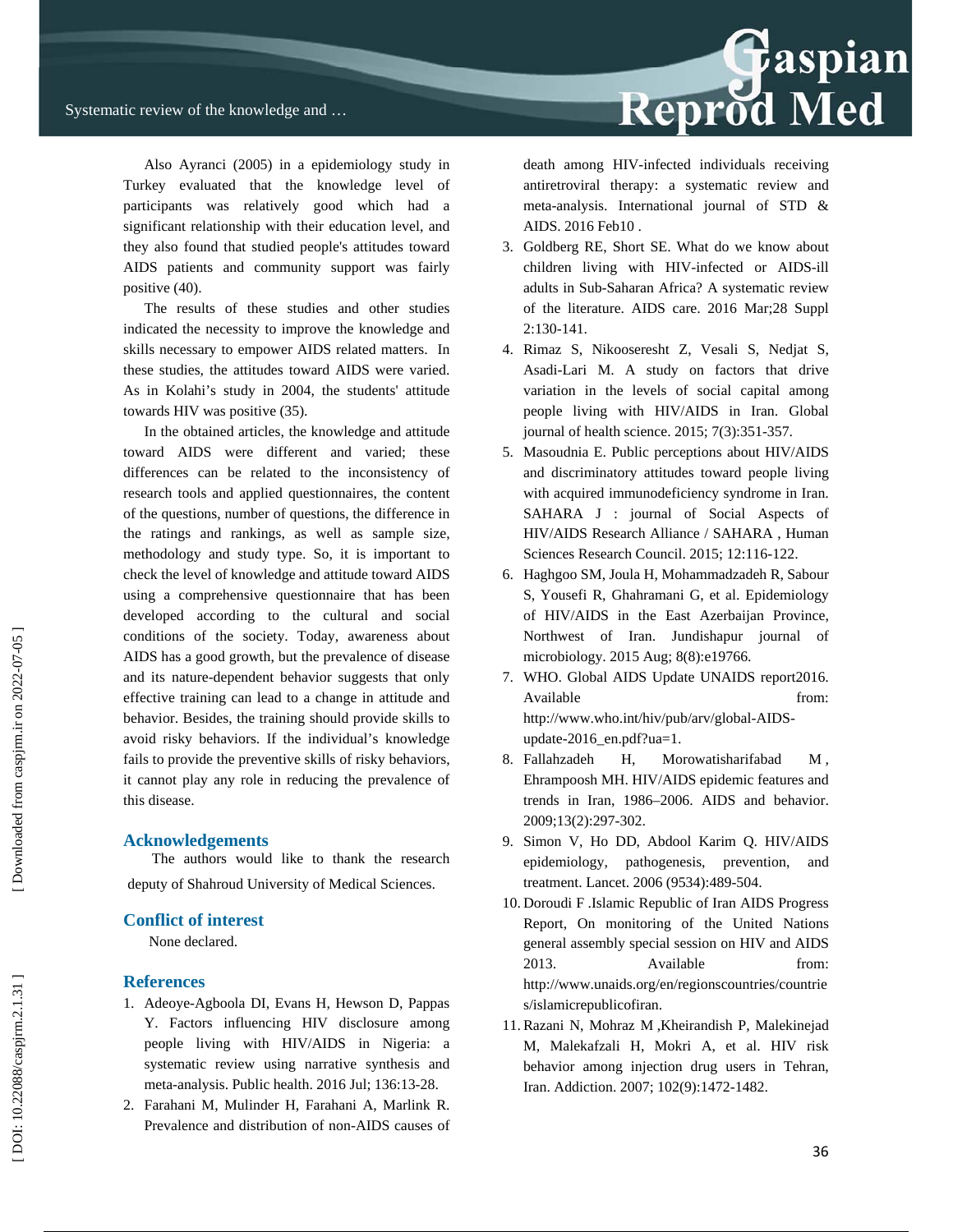

- 12. Montazeri A. AIDS knowledge and attitudes in Iran: results from a population-based survey in Tehran. Patient Educ Couns. 2005;57(2):199-203.
- 13. Unicef. Islamic Eepublic of Iran. HIV/AIDS in Iran2016. Available from: http://www.unicef.org/iran/media\_2016.html.
- 14. Zamani S, Kihara M, Gouya MM, Vazirian M, Nassirimanesh B, Ono-Kihara M, et al. High prevalence of HIV infection associated with incarceration among community-based injecting drug users in Tehran, Iran. JAIDS Journal of Acquired Immune Deficiency Syndromes. 2006; 42(3):342-346.
- 15. Fallahi H, Tavafian SS, Yaghmaie F, Hajizadeh E. Living with HIV: a qualitative research. Payesh Journal of the Iranian Institute for Health Sciences Research. 2013; 12:243-253.
- 16. Samimi-Rad K, Toosi MN, Masoudi-nejad A, Najafi A, Rahimnia R, Asgari F, et al. Molecular epidemiology of hepatitis C virus among injection drug users in Iran: a slight change in prevalence of HCV genotypes over time. Archives of virology. 2012; 157(10):1959-1965.
- 17. Sharifi-Mood B, Keikha F. Seroprevalence of human immunodeficiency virus (HIV) in pregnant women in Zahedan, Southeastern Iran. Journal of Research in Medical Sciences. 2008;13:186-188.
- 18. Fadaei M, Saneimoghaddaam E, Khosravi E. Knowledge, attitude, and practice on HIV/AIDS among Chabahar high school students in 2007 Scientific Journal of Iranian Blood Transfusion Organization , . 2010;7(3):170-177 (Farsi).
- 19. Rohani Rad S, Kolahi AA. Knowledge and attitudes towards HIV/AIDS Research in Medicine. 2006; 30 (2):137-143 (Farsi).
- 20. Nojoumi M, Shojaei H, Amerian M. Knowledge of high school students about AIDS; Tehran, 2002. Hakim. 2003;6(3):41-46 (Farsi).
- 21. Ghodsi Z, Goodarzi S, Mesgari N. The Rate of Awareness and Attitudes of IAU Student's of Toyserkan on AIDS and Influential Factors on It. Research in Curriculum Planning. 2008;1(16):139- 150 (Farsi).
- 22. Etemat S, Heidari A ,honor Ardabil H, Kabir MJ, Honesty SM. Knowledge and attitudes towards AIDS in high-risk groups of injecting and sexual and relationship with socio-economic characteristics in Golestan province Journal of

Gorgan University of Medical Sciences. 2010:12(2) 70-63: (Farsi).

- 23. Ghorbani GH, Mehrabi Tavana A, A. AR. Knowledge Assessment in Nurses of Baqiyatallah (a.s.) Hospital about AIDS. J Mil Med. 2006 8 (2):91-96 (Farsi).
- 24. Azimian J. Knowledge of students on AIDs in Qazvin University of Medical Sciences .The Journal of Qazvin University of Medical Sciences. 2005; 9 (3) :94-96;9(3):94-96 (Farsi).
- 25. Goshtasbi A, Vahdaninia M, Rezaee N. Knowledge of married women in Kohgilouyeh & Boyerahmad urban areas on AIDS and sexualy transmitted infections. Armaghane danesh. 2006 11(3):100-107 (Farsi).
- 26. Karimi M, Shahbazi L, Samet M, Hadizadeh M. Attitude and knowledge of high school students in Yazd towards AIDS. Journal of Shahid Sadoughi University of Medical Sciences and Health Services 2001;8(4):5-10 (Farsi).
- 27. Ranjbar H. Knowledge and attitude of high school students in the city Torbat AIDS in 2008 Journal of Infectious Diseases and Tropical Medicine. 2009;14(45):51-56.
- 28. Panahandeh Z, Taramian S. Knowledge and attitude of non-medical students towards AIDS . Journal of Guilan University of Medical Sciences. 2004;13(40):20-26 (Farsi).
- 29. Marashi T, Foladvand O, Khedmati M, Shahri P. Knowledge and attitude of faculty of health students towards HIV/AIDS Jundishapur Journal of Health Sciences - 1389,13(2):P1-14-1:(3)2;2010. 14Farsi (Farsi).
- 30. Balali Meybodi F, Mahmoudi Zarandi M. Knowledge and Attitude of Couples, Referring to Kerman Pre-marriage Counseling Center, towards AIDS, 2008. Strides in Development of Medical Education. 2009;6(2):173-180 (Farsi).
- 31. Sanei Moghaddam E, Khosravi S, Abiz A, Marashi N, Nahr Karon M, Sarhadi I. Knowledge, attitude and practice toward HIV/AIDS among students of Zahedan Islamic Azad University. The Scientific Journal of Iranian Blood Transfusion Organization (Khoon). 2011; 7(4):2) 13-06(Farsi).
- 32. Simbar M, Shayanmanesh M, Naheedi F, Akbarzadeh A. Knowledge, attitude and practice of midwives about HIV/AIDS prevention in selected